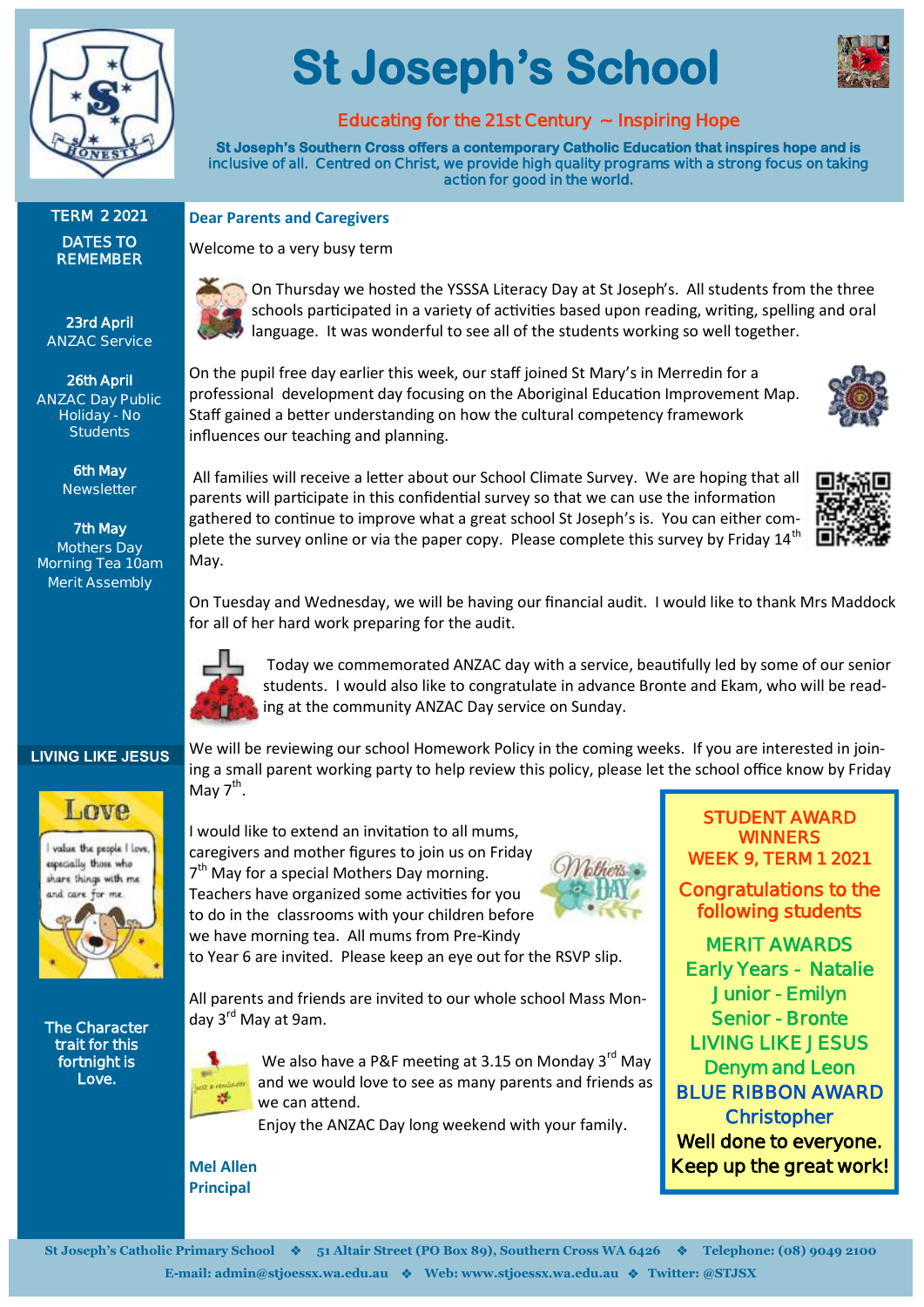#### **Term 2 Week 1**





























*We were joined by Moorine Rock Primary School and Southern Cross District High School for our Literacy Day. All of the students had a great time completing a variety of fun activities!* 

*Core Values ~ We are honest and courageous and strive to follow in the footsteps of Jesus ~ We respect that we are all different and unique, and are willing to share our talents with others ~ We demonstrate fairness to all in our school community*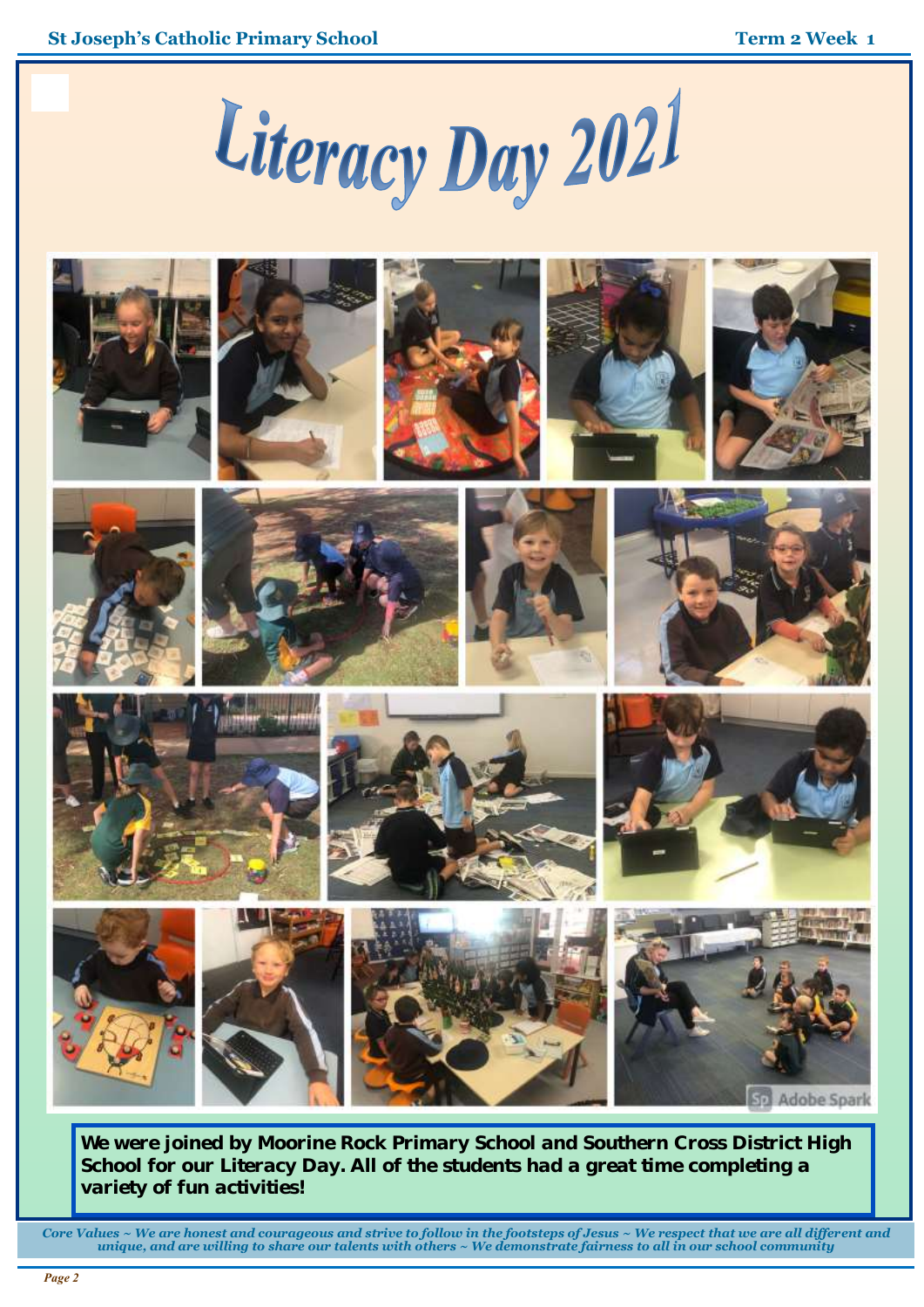## **Prayer of the Week**

God of love and peace, We pray for those who gave so much for their country. We recall the sacrifices of those who died serving our country in the armed forces.



May we always remember their gifts of freedom and peace. Amen

ANZAC DAY Lest We Forget 25 LPRIL -

### **Reflection**

Ode of Remembrance *Laurence Binyon, For the Fallen*

They shall grow not old, as we that are left grow old; Age shall not weary them, nor the years condemn. At the going down of the sun and in the morning We will remember them



Anzac Day holds a special place in the imaginations of Australians and New Zealanders. It's a day to remember all Australians and New Zealanders "who served and died in all wars, conflicts, and peacekeeping operations."

When it comes to the Anzacs, it's their spirit which we all know. We honour the virtues that they demonstrated, the character that they displayed; the selfless sacrifice for the sake of others. "Greater love has no man than this, than to lay down his life for his friends." (John 15:13)



#### **COMMEMORATIVE PAVERS AND MEMORIAL GARDEN**

*Be Quick - Time is running out!!*

**St Joseph's School, in conjunction with our P&F Association, would again like to invite you to be a part of this exciting** 



**initiative, we would like to offer you the opportunity to purchase a personalised engraved brick pavers to be placed at the entrance of the school and will link in with the existing memorial garden and pavers.**

**These pavers are a timeless gesture, having your family remembered for years to come within the school grounds.**

**It is anticipated that orders will be placed at the end of Week 3 of Term 2 2021.** 

**Please share this initiative with past families and staff who have been a part of the St Joseph's Southern Cross community.** 

**Forms are available from the school website to complete electronically and download, as well as from the school office. Please email all completed forms to admin@stjoessx.wa.edu.au or post order forms to PO Box 89, Southern Cross 6426.** 

**If you have any questions, feel free to contact the school office on 9049 2100.**



### **Parish News**

**Our Lady of Montserrat Parish**

*Our parish warmly welcomes those who would like to become Catholic here in this place. In our parish, high school* 

*students and adults can present themselves for this of their own accord. Primary school students usually require at least 1 of their parent/guardians to be Catholic (so that they will receive ongoing formation in the Catholic faith at home). Exceptions do take place from time to time, so the best thing to do for any interested families is to either contact us at the parish or register your interest with Ms Allen.*

**Weekend Mass Times Saturday 6:30pm Sunday 8:30am Phone : Southern Cross 9049 1049 (Friday to Sunday) Kalgoorlie 9021 2100 (Monday - Thursday) E-mail: kalgoorlie@perthcatholic.org.au Fr. Matthew, Fr. Stephen, Fr. Brennan and Fr. Jeffey**

*Core Values ~ We engage in active learning in a safe and collaborative environment ~ We challenge, motivate and encourage everyone to reach their potential ~ We play our role in protecting God's environment to promote a sustainable future for all*